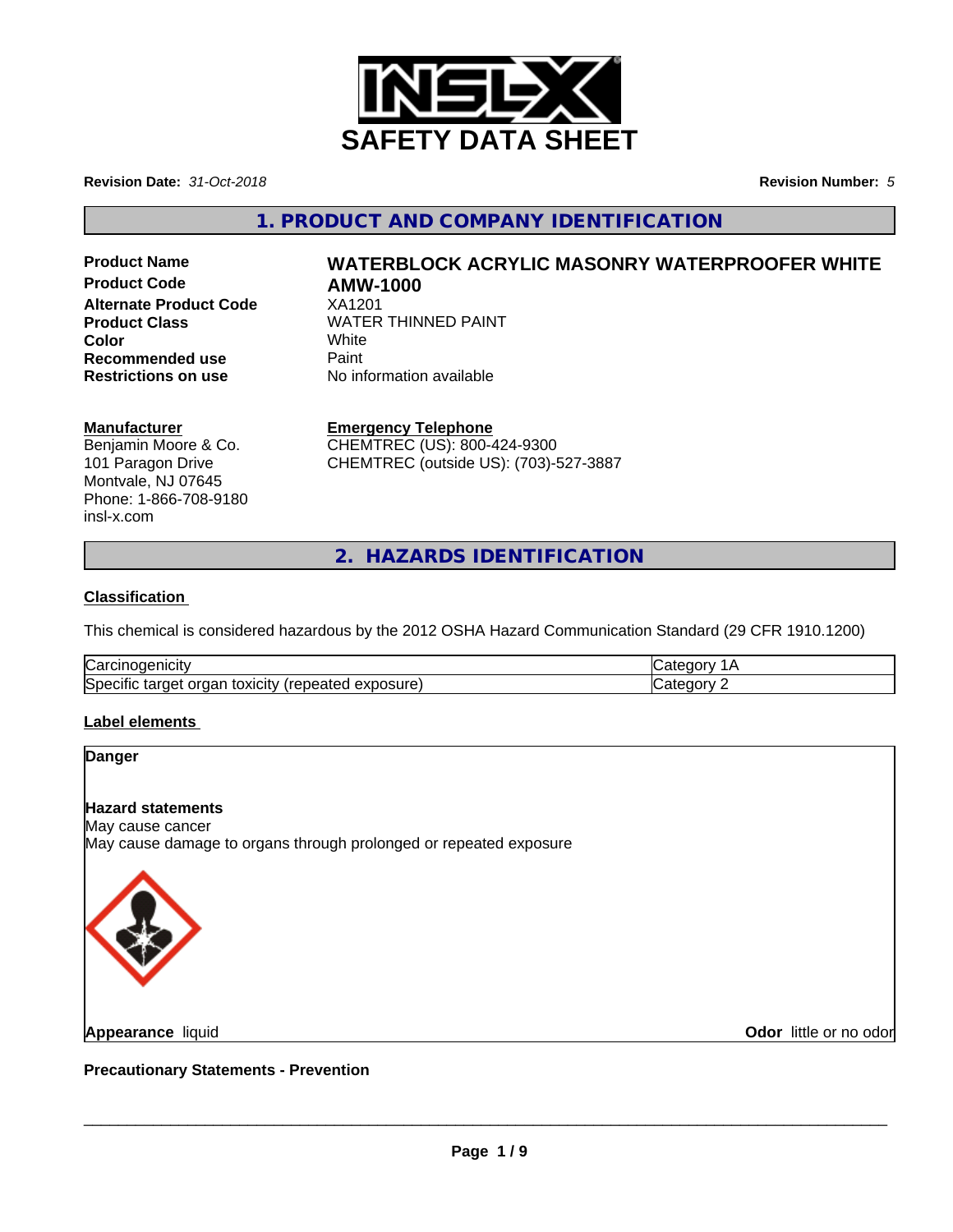## \_\_\_\_\_\_\_\_\_\_\_\_\_\_\_\_\_\_\_\_\_\_\_\_\_\_\_\_\_\_\_\_\_\_\_\_\_\_\_\_\_\_\_\_\_\_\_\_\_\_\_\_\_\_\_\_\_\_\_\_\_\_\_\_\_\_\_\_\_\_\_\_\_\_\_\_\_\_\_\_\_\_\_\_\_\_\_\_\_\_\_\_\_ AMW-1000 - **WATERBLOCK ACRYLIC MASONRY WATERPROOFER WHITE**

#### Obtain special instructions before use

Do not handle until all safety precautions have been read and understood Use personal protective equipment as required Do not breathe dust/fume/gas/mist/vapors/spray

### **Precautionary Statements - Response**

IF exposed or concerned: Get medical advice/attention

### **Precautionary Statements - Storage**

Store locked up

#### **Precautionary Statements - Disposal**

Dispose of contents/container to an approved waste disposal plant

### **Hazards not otherwise classified (HNOC)**

Not applicable

### **Other information**

No information available

### **3. COMPOSITION INFORMATION ON COMPONENTS**

| <b>Chemical name</b>        | <b>CAS No.</b> | Weight-% |
|-----------------------------|----------------|----------|
| Nepheline syenite           | 37244-96-5     | ن ا      |
| Limestone                   | 1317-65-3      |          |
| Titanium dioxide            | 13463-67-7     | 10       |
| Talc                        | 14807-96-6     |          |
| Ethylene glycol             | $107 - 21 - 1$ |          |
| Silica, crystalline         | 14808-60-7     | 0.5      |
| 2-Amino-2-methly-1-propanol | 124-68-5       | 0.5      |

## **4. FIRST AID MEASURES General Advice** For further assistance, contact your local Poison Control Center. **Eye Contact Rinse thoroughly with plenty of water for at least 15 minutes and consult a** physician. **Skin Contact** Wash off immediately with soap and plenty of water while removing all contaminated clothes and shoes. **Inhalation** Move to fresh air. If symptoms persist, call a physician. **Ingestion** Clean mouth with water and afterwards drink plenty of water. Call a POISON CENTER or doctor/physician if exposed or you feel unwell. If large quantities of this material are swallowed, call a physician immediately. **Most Important Symptoms/Effects** None known. **Notes To Physician** Treat symptomatically.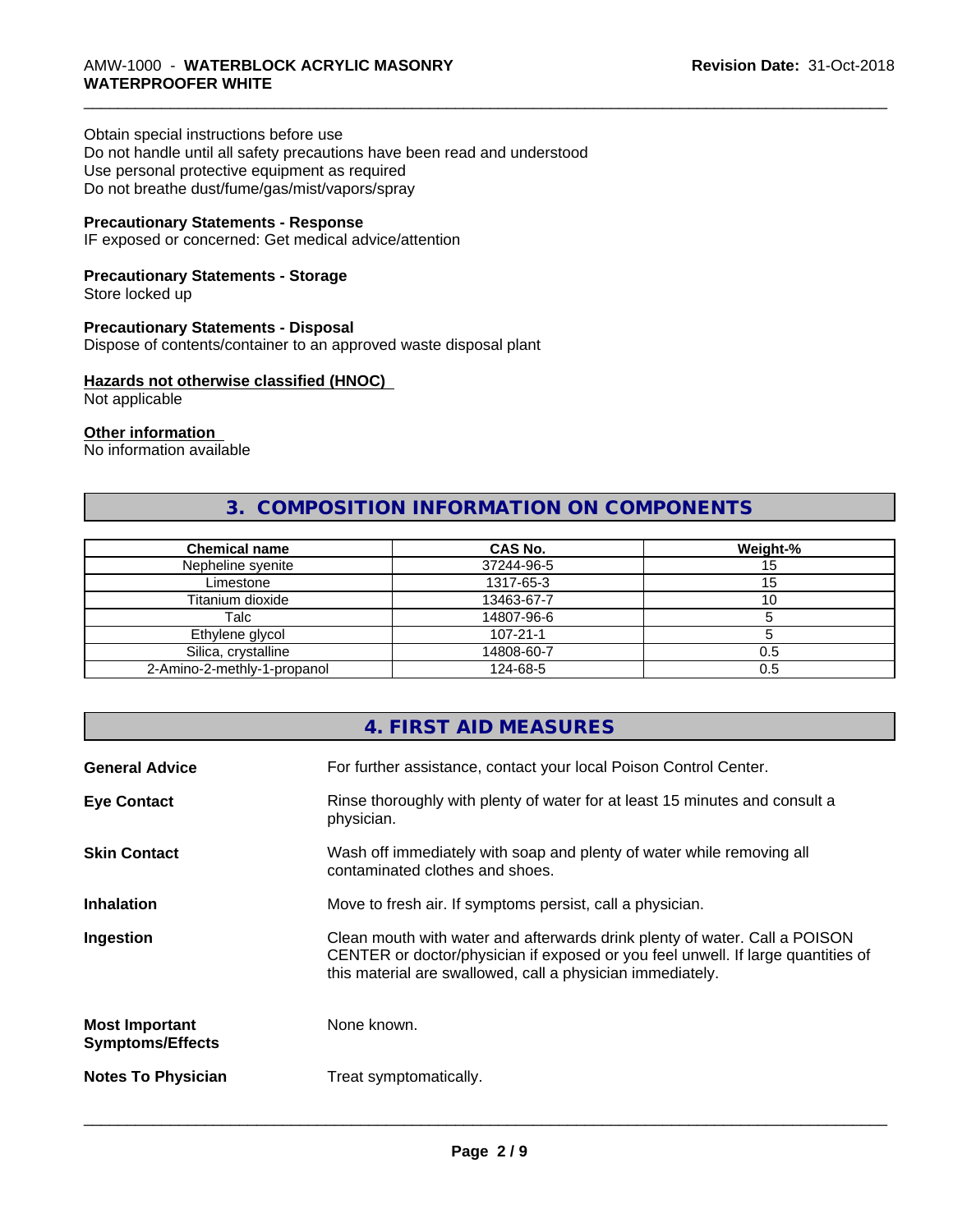### **5. FIRE-FIGHTING MEASURES**

| <b>Suitable Extinguishing Media</b>                                              | Use extinguishing measures that are appropriate to local<br>circumstances and the surrounding environment.                                   |  |
|----------------------------------------------------------------------------------|----------------------------------------------------------------------------------------------------------------------------------------------|--|
| <b>Protective Equipment And Precautions For</b><br><b>Firefighters</b>           | As in any fire, wear self-contained breathing apparatus<br>pressure-demand, MSHA/NIOSH (approved or equivalent)<br>and full protective gear. |  |
| <b>Specific Hazards Arising From The Chemical</b>                                | Closed containers may rupture if exposed to fire or<br>extreme heat.                                                                         |  |
| <b>Sensitivity To Mechanical Impact</b>                                          | No.                                                                                                                                          |  |
| <b>Sensitivity To Static Discharge</b>                                           | No.                                                                                                                                          |  |
| <b>Flash Point Data</b><br>Flash Point (°F)<br>Flash Point (°C)<br><b>Method</b> | Not applicable<br>Not applicable<br>Not applicable                                                                                           |  |
| <b>Flammability Limits In Air</b>                                                |                                                                                                                                              |  |
| Lower flammability limit:<br><b>Upper flammability limit:</b>                    | Not applicable<br>Not applicable                                                                                                             |  |
| Health: 1<br><b>Flammability: 0</b><br><b>NFPA</b>                               | <b>Instability: 0</b><br><b>Special: Not Applicable</b>                                                                                      |  |
| <b>NFPA Legend</b><br>0 - Not Hazardous<br>1 - Slightly                          |                                                                                                                                              |  |

- 2 Moderate
- 3 High
- 4 Severe

*The ratings assigned are only suggested ratings, the contractor/employer has ultimate responsibilities for NFPA ratings where this system is used.*

*Additional information regarding the NFPA rating system is available from the National Fire Protection Agency (NFPA) at www.nfpa.org.*

### **6. ACCIDENTAL RELEASE MEASURES**

| <b>Personal Precautions</b>      | Avoid contact with skin, eyes and clothing. Ensure adequate ventilation.                             |
|----------------------------------|------------------------------------------------------------------------------------------------------|
| <b>Other Information</b>         | Prevent further leakage or spillage if safe to do so.                                                |
| <b>Environmental precautions</b> | See Section 12 for additional Ecological Information.                                                |
| <b>Methods for Cleaning Up</b>   | Soak up with inert absorbent material. Sweep up and shovel into suitable<br>containers for disposal. |

### **7. HANDLING AND STORAGE**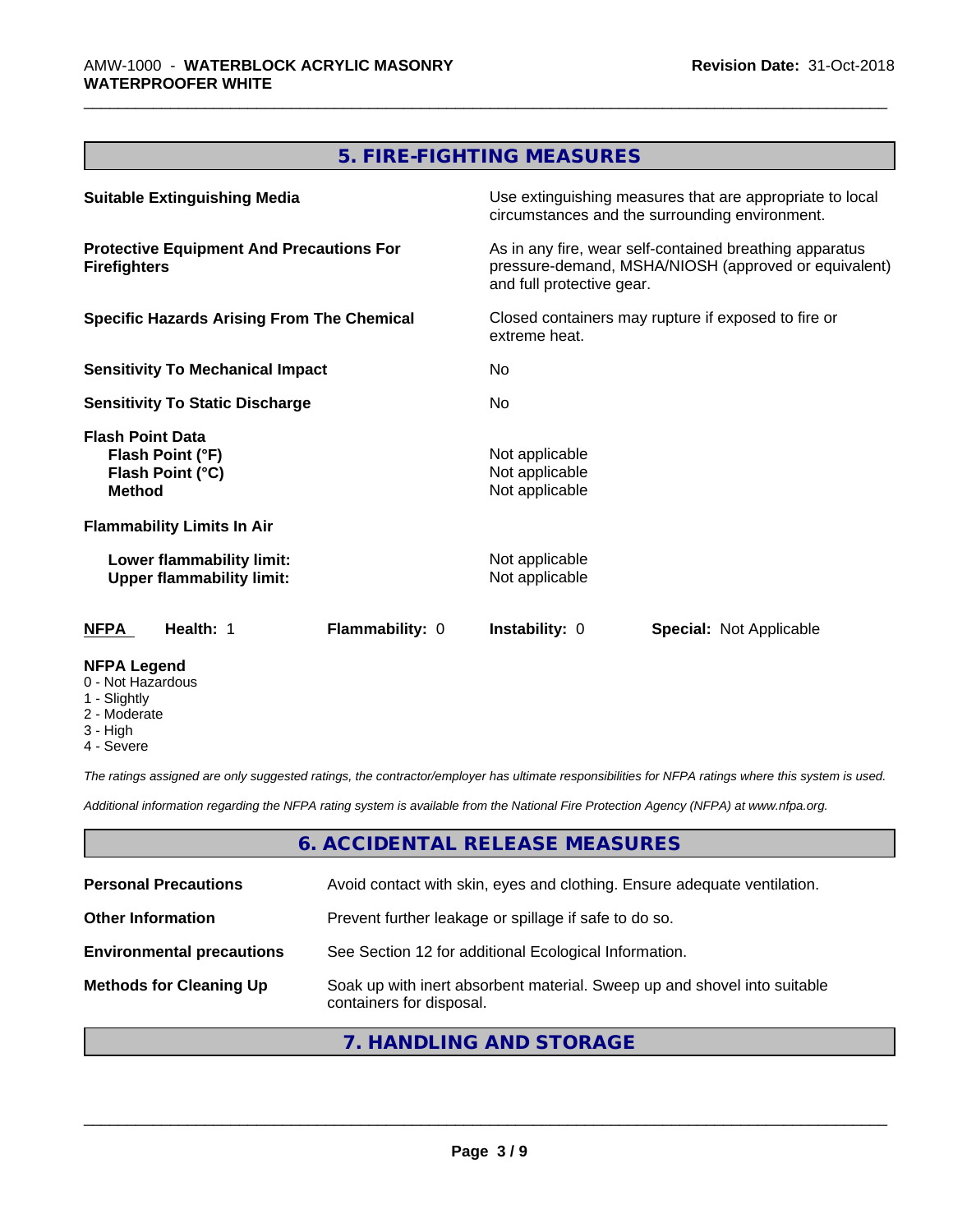| <b>Handling</b>               | Avoid contact with skin, eyes and clothing. Avoid breathing vapors, spray mists or<br>sanding dust. In case of insufficient ventilation, wear suitable respiratory<br>equipment. |
|-------------------------------|----------------------------------------------------------------------------------------------------------------------------------------------------------------------------------|
| <b>Storage</b>                | Keep container tightly closed. Keep out of the reach of children.                                                                                                                |
| <b>Incompatible Materials</b> | No information available                                                                                                                                                         |

**8. EXPOSURE CONTROLS/PERSONAL PROTECTION**

### **Exposure Limits**

| <b>Chemical name</b> | <b>ACGIH TLV</b>                | <b>OSHA PEL</b>            |
|----------------------|---------------------------------|----------------------------|
| Limestone            | N/E                             | 15 mg/m <sup>3</sup> - TWA |
|                      |                                 | $5 \text{ mg/m}^3$ - TWA   |
| Titanium dioxide     | 10 mg/m $3$ - TWA               | 15 mg/m $3$ - TWA          |
| Talc                 | $2 \text{ ma/m}^3$ - TWA        | 20 mppcf - TWA             |
| Ethylene glycol      | 100 mg/m $3$ - Ceiling          | N/E                        |
| Silica, crystalline  | $0.025$ mg/m <sup>3</sup> - TWA |                            |

### **Legend**

ACGIH - American Conference of Governmental Industrial Hygienists Exposure Limits OSHA - Occupational Safety & Health Administration Exposure Limits N/E - Not Established

| <b>Engineering Measures</b>                                                                  | Ensure adequate ventilation, especially in confined areas.                      |
|----------------------------------------------------------------------------------------------|---------------------------------------------------------------------------------|
| <b>Personal Protective Equipment</b><br><b>Eye/Face Protection</b><br><b>Skin Protection</b> | Safety glasses with side-shields.<br>Protective gloves and impervious clothing. |
| <b>Respiratory Protection</b>                                                                | In case of insufficient ventilation wear suitable respiratory equipment.        |
|                                                                                              |                                                                                 |

**Hygiene Measures** Avoid contact with skin, eyes and clothing. Remove and wash contaminated clothing before re-use. Wash thoroughly after handling.

**9. PHYSICAL AND CHEMICAL PROPERTIES**

| Appearance                  | liquid                   |
|-----------------------------|--------------------------|
| Odor                        | little or no odor        |
| <b>Odor Threshold</b>       | No information available |
| Density (Ibs/gal)           | $11.15 - 11.25$          |
| <b>Specific Gravity</b>     | $1.34 - 1.36$            |
| рH                          | No information available |
| <b>Viscosity (cps)</b>      | No information available |
| Solubility(ies)             | No information available |
| <b>Water solubility</b>     | No information available |
| <b>Evaporation Rate</b>     | No information available |
| Vapor pressure @20 °C (kPa) | No information available |
| Vapor density               | No information available |
| Wt. % Solids                | $55 - 65$                |
| Vol. % Solids               | $40 - 50$                |
| Wt. % Volatiles             | $35 - 45$                |
| Vol. % Volatiles            | $50 - 60$                |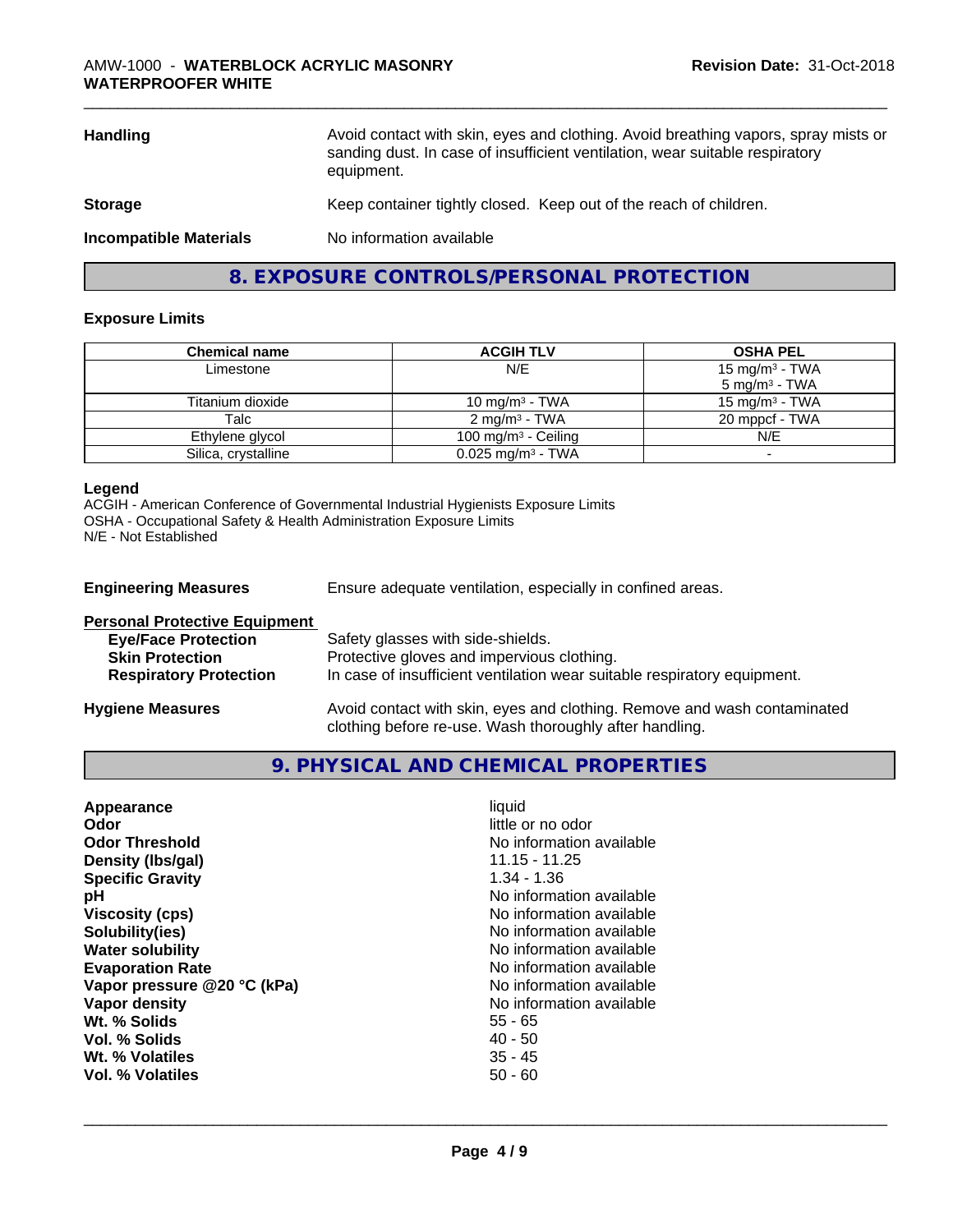| <b>VOC Regulatory Limit (g/L)</b>    | < 100                    |
|--------------------------------------|--------------------------|
| <b>Boiling Point (°F)</b>            | 212                      |
| <b>Boiling Point (°C)</b>            | 100                      |
| <b>Freezing Point (°F)</b>           | 32                       |
| <b>Freezing Point (°C)</b>           | 0                        |
| Flash Point (°F)                     | Not applicable           |
| Flash Point (°C)                     | Not applicable           |
| <b>Method</b>                        | Not applicable           |
| Flammability (solid, gas)            | Not applicable           |
| <b>Upper flammability limit:</b>     | Not applicable           |
| Lower flammability limit:            | Not applicable           |
| <b>Autoignition Temperature (°F)</b> | No information available |
| <b>Autoignition Temperature (°C)</b> | No information available |
| Decomposition Temperature (°F)       | No information available |
| Decomposition Temperature (°C)       | No information available |
| <b>Partition coefficient</b>         | No information available |
|                                      |                          |

### **10. STABILITY AND REACTIVITY**

| <b>Reactivity</b>                       | Not Applicable                           |
|-----------------------------------------|------------------------------------------|
| <b>Chemical Stability</b>               | Stable under normal conditions.          |
| <b>Conditions to avoid</b>              | Prevent from freezing.                   |
| <b>Incompatible Materials</b>           | No materials to be especially mentioned. |
| <b>Hazardous Decomposition Products</b> | None under normal use.                   |
| Possibility of hazardous reactions      | None under normal conditions of use.     |

### **11. TOXICOLOGICAL INFORMATION**

| <b>Product Information</b>                                                                 |                                                                                                                                                 |  |
|--------------------------------------------------------------------------------------------|-------------------------------------------------------------------------------------------------------------------------------------------------|--|
| Information on likely routes of exposure                                                   |                                                                                                                                                 |  |
|                                                                                            | <b>Principal Routes of Exposure</b> Eye contact, skin contact and inhalation.                                                                   |  |
| <b>Acute Toxicity</b>                                                                      |                                                                                                                                                 |  |
| <b>Product Information</b>                                                                 | No information available                                                                                                                        |  |
| Symptoms related to the physical, chemical and toxicological characteristics               |                                                                                                                                                 |  |
| <b>Symptoms</b>                                                                            | No information available                                                                                                                        |  |
| Delayed and immediate effects as well as chronic effects from short and long-term exposure |                                                                                                                                                 |  |
| Eye contact<br><b>Skin contact</b>                                                         | May cause slight irritation.<br>Substance may cause slight skin irritation. Prolonged or repeated contact may dry<br>skin and cause irritation. |  |
| <b>Inhalation</b>                                                                          | May cause irritation of respiratory tract.                                                                                                      |  |
|                                                                                            |                                                                                                                                                 |  |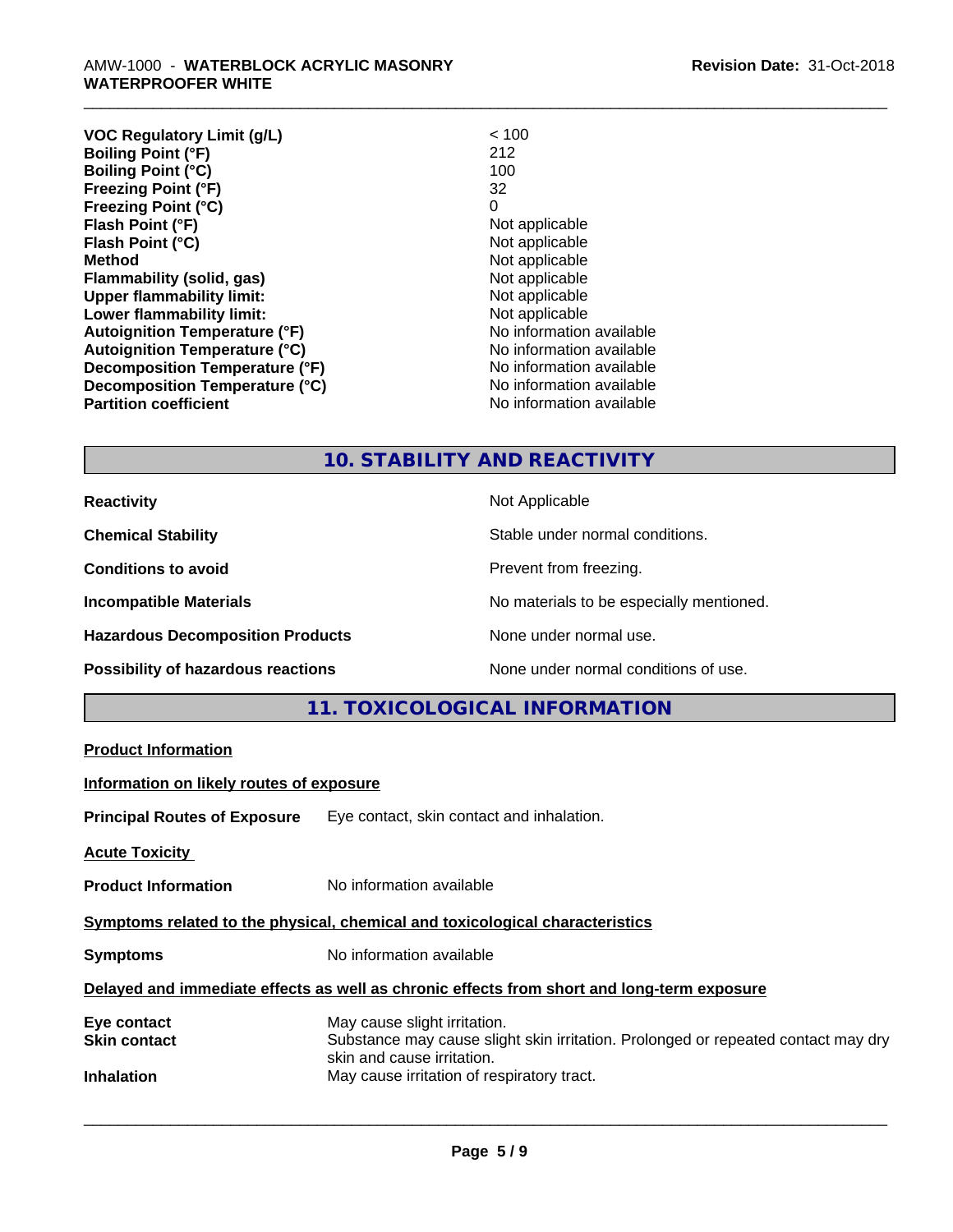| Ingestion                       | May be harmful if swallowed. Ingestion may cause gastrointestinal irritation, |
|---------------------------------|-------------------------------------------------------------------------------|
|                                 | nausea, vomiting and diarrhea. May cause adverse kidney effects.              |
| <b>Sensitization</b>            | No information available                                                      |
| <b>Neurological Effects</b>     | No information available.                                                     |
| <b>Mutagenic Effects</b>        | No information available.                                                     |
| <b>Reproductive Effects</b>     | No information available.                                                     |
| <b>Developmental Effects</b>    | No information available.                                                     |
| <b>Target organ effects</b>     | No information available.                                                     |
| <b>STOT - single exposure</b>   | No information available.                                                     |
| <b>STOT - repeated exposure</b> | Causes damage to organs through prolonged or repeated exposure if inhaled.    |
| Other adverse effects           | No information available.                                                     |
| <b>Aspiration Hazard</b>        | No information available                                                      |

### **Numerical measures of toxicity**

### **The following values are calculated based on chapter 3.1 of the GHS document**

| ATEmix (oral)                 | 24848 mg/kg |
|-------------------------------|-------------|
| <b>ATEmix (dermal)</b>        | 295043      |
| ATEmix (inhalation-dust/mist) | 454.8       |

### **Component Information**

Titanium dioxide LD50 Oral: > 10000 mg/kg (Rat) Ethylene glycol LD50 Oral: 4700 mg/kg (Rat) LD50 Dermal: 9530 µg/L (Rabbit) Silica, crystalline LD50 Oral: 500 mg/kg (Rat)

### **Carcinogenicity**

*The information below indicateswhether each agency has listed any ingredient as a carcinogen:.*

| <b>Chemical name</b> | <b>IARC</b>         | <b>NTP</b>  | <b>OSHA</b> |
|----------------------|---------------------|-------------|-------------|
|                      | 2B - Possible Human |             | Listed      |
| Titanium dioxide     | Carcinoɑen          |             |             |
|                      | - Human Carcinogen  | Known Human | Listed      |
| Silica, crystalline  |                     | Carcinogen  |             |

• Crystalline Silica has been determined to be carcinogenic to humans by IARC (1) when in respirable form. Risk of cancer depends on duration and level of inhalation exposure to spray mist or dust from sanding the dried paint.• Although IARC has classified titanium dioxide as possibly carcinogenic to humans (2B), their summary concludes: "No significant exposure to titanium dioxide is thought to occur during the use of products in which titanium dioxide is bound to other materials, such as paint."

### **Legend**

IARC - International Agency for Research on Cancer NTP - National Toxicity Program OSHA - Occupational Safety & Health Administration

### **12. ECOLOGICAL INFORMATION**

### **Ecotoxicity Effects**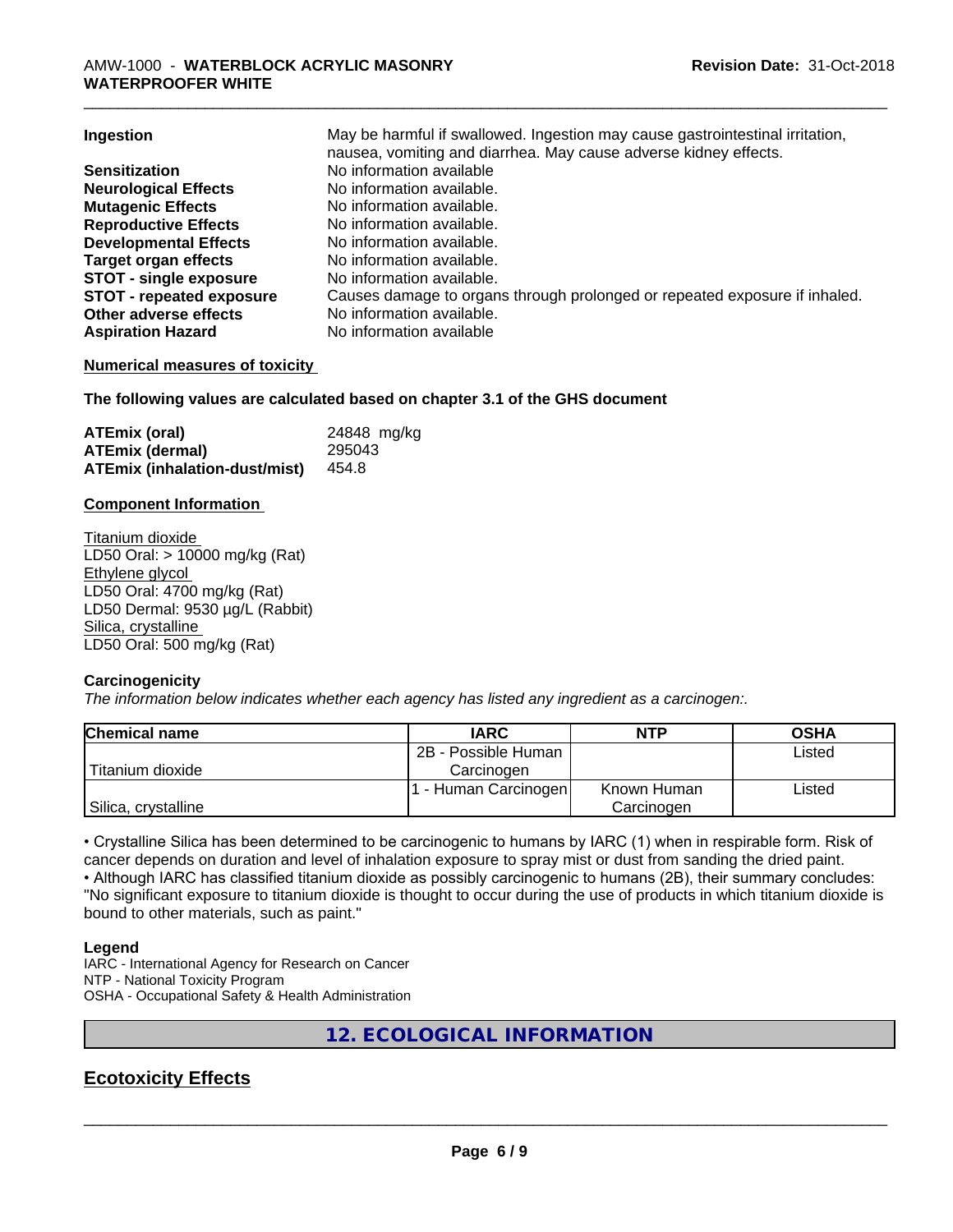The environmental impact of this product has not been fully investigated.

### **Product Information**

### **Acute Toxicity to Fish**

No information available

### **Acute Toxicity to Aquatic Invertebrates**

No information available

#### **Acute Toxicity to Aquatic Plants**

No information available

### **Persistence / Degradability**

No information available.

#### **Bioaccumulation**

There is no data for this product.

### **Mobility in Environmental Media**

No information available.

#### **Ozone**

No information available

### **Component Information**

### **Acute Toxicity to Fish**

Titanium dioxide  $LC50:$  > 1000 mg/L (Fathead Minnow - 96 hr.) Ethylene glycol LC50: 8050 mg/L (Fathead Minnow - 96 hr.)

#### **Acute Toxicity to Aquatic Invertebrates**

No information available

### **Acute Toxicity to Aquatic Plants**

No information available

|                              | 13. DISPOSAL CONSIDERATIONS                                                                                                                                                                                               |
|------------------------------|---------------------------------------------------------------------------------------------------------------------------------------------------------------------------------------------------------------------------|
| <b>Waste Disposal Method</b> | Dispose of in accordance with federal, state, and local regulations. Local<br>requirements may vary, consult your sanitation department or state-designated<br>environmental protection agency for more disposal options. |
|                              | 14. TRANSPORT INFORMATION                                                                                                                                                                                                 |

**DOT** Not regulated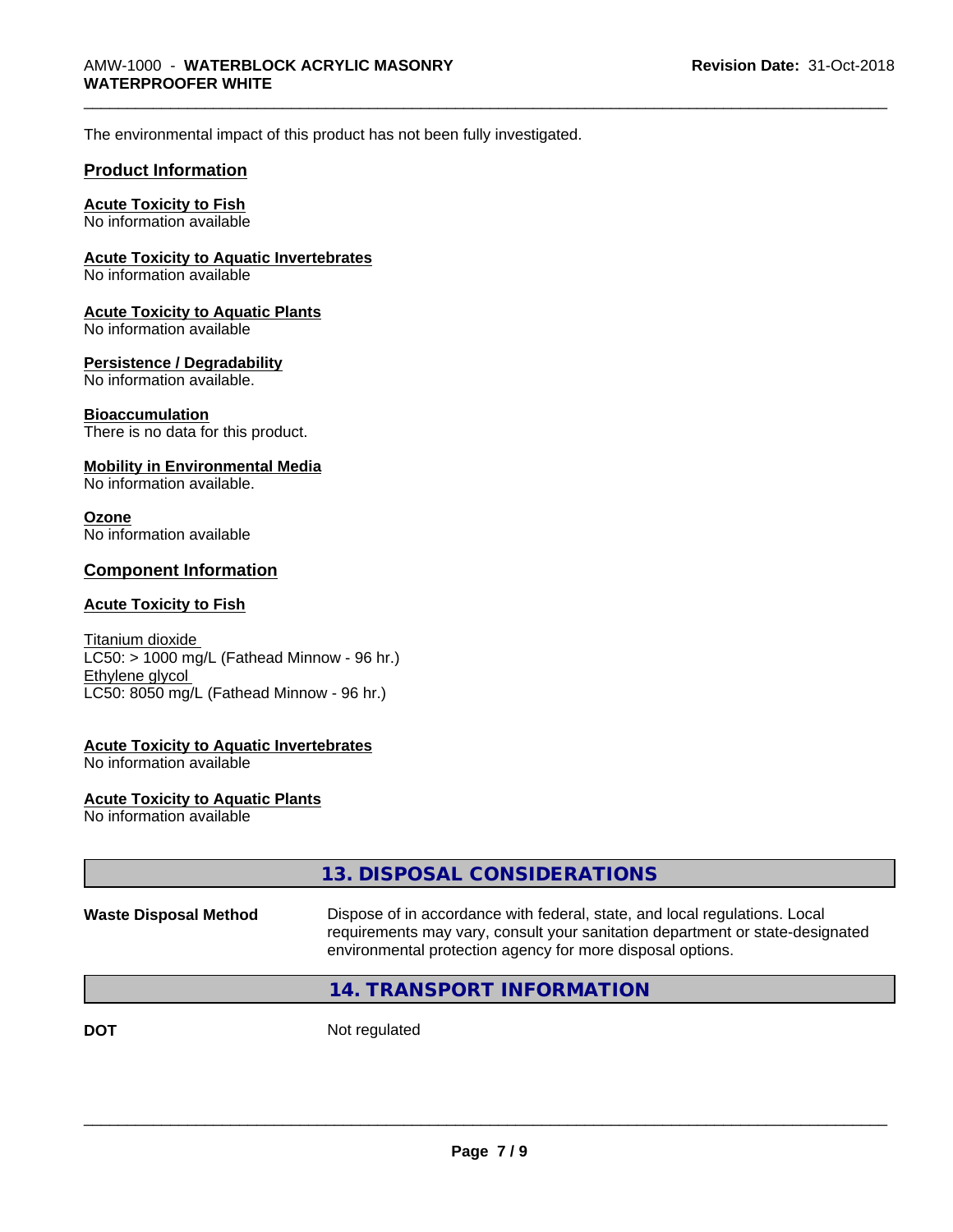| <b>ICAO / IATA</b> | Not regulated |  |
|--------------------|---------------|--|
|--------------------|---------------|--|

### **IMDG / IMO** Not regulated

**15. REGULATORY INFORMATION**

### **International Inventories**

| <b>TSCA: United States</b> | Yes - All components are listed or exempt. |
|----------------------------|--------------------------------------------|
| <b>DSL: Canada</b>         | No - Not all of the components are listed. |

### **Federal Regulations**

#### **SARA 311/312 hazardous categorization**

| Acute health hazard               | Nο  |  |
|-----------------------------------|-----|--|
| Chronic Health Hazard             | Yes |  |
| Fire hazard                       | Nο  |  |
| Sudden release of pressure hazard | N٥  |  |
| Reactive Hazard                   | Nο  |  |

#### **SARA 313**

Section 313 of Title III of the Superfund Amendments and Reauthorization Act of 1986 (SARA). This product contains a chemical or chemicals which are subject to the reporting requirements of the Act and Title 40 of the Code of Federal Regulations, Part 372:

| <b>Chemical name</b> | CAS No.  | Weight-% | <b>CERCLA/SARA 313</b><br>(de minimis concentration) |
|----------------------|----------|----------|------------------------------------------------------|
| Ethylene glycol      | 107-21-1 |          |                                                      |

#### **Clean Air Act,Section 112 Hazardous Air Pollutants (HAPs) (see 40 CFR 61)**

This product contains the following HAPs:

| <b>Chemical name</b> | CAS No.  | Weight-% | <b>Hazardous Air Pollutant</b> |
|----------------------|----------|----------|--------------------------------|
|                      |          |          | (HAP)                          |
| Ethylene glycol      | 107-21-1 |          | ∟isted                         |

### **US State Regulations**

#### **California Proposition 65**

**A WARNING:** Cancer and Reproductive Harm– www.P65warnings.ca.gov

### **State Right-to-Know**

| <b>Chemical name</b> | <b>Massachusetts</b> | <b>New Jersey</b> | Pennsylvania |
|----------------------|----------------------|-------------------|--------------|
| ∟imestone            |                      |                   |              |
| dioxide<br>Titanium  |                      |                   |              |
| ˈalc                 |                      |                   |              |